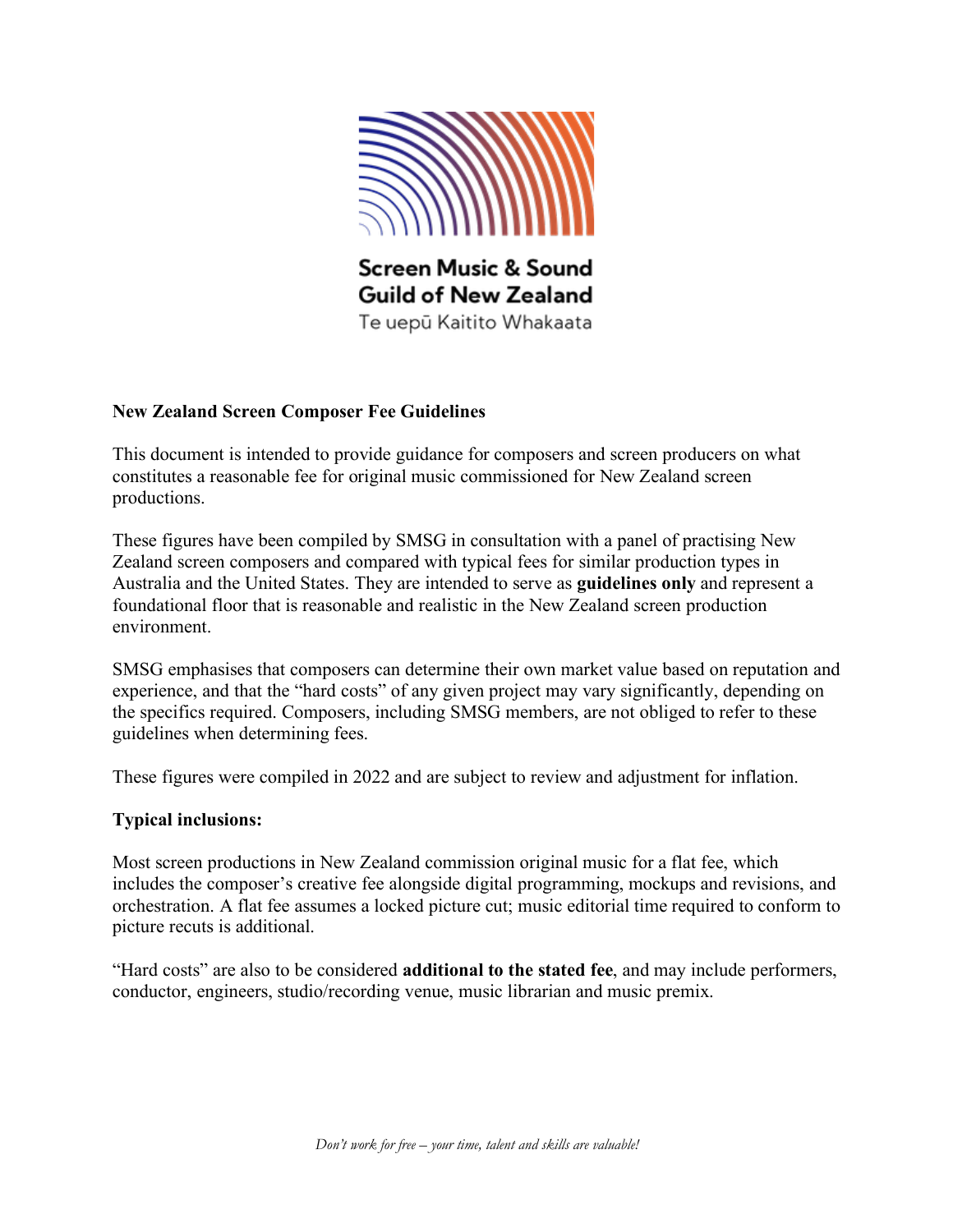# **Composer Fees**

| <b>Production Type</b>                    | <b>Low Budget</b> | <b>Medium</b><br><b>Budget</b> | <b>High Budget</b> |
|-------------------------------------------|-------------------|--------------------------------|--------------------|
| Feature<br>(NZ-Funded)                    | \$20k-\$40k       | \$40k-\$70k                    | \$70k-\$150k+      |
| Documentary<br>Feature                    | \$10k-\$15k       | $$15k - $30k$                  | $$30k-$55k+$       |
| Telemovie                                 | $$15k - $20k$     | \$20k-\$40k                    | \$40k-\$70k+       |
| TV Drama/comedy<br>$(hour-per ep)$        | \$6k-\$7k         | $$7k-$10k$                     | $$10k - $15k +$    |
| TV Drama/comedy<br>$(1/2$ hour – per ep)  | \$4k–\$5k         | $$5k-57k$                      | $$7.5k - $12k +$   |
| Factual/reality<br>$(hour-per ep)$        | \$5k-\$6k         | \$6k–\$9k                      | $$10k - $15k +$    |
| Factual/reality (1/2)<br>$hour - per ep)$ | $$4k-$5k$         | $$5k-57k$                      | $$7.5k - $12k +$   |
| Short film                                | $>$ \$2 $k$       | $$2k-$5k$                      | $$5k+$             |
| Advertisement<br>(TV)                     | $$1.5k - $5k$     | $$5k-15k$                      | $$15k+$            |
| Advertisement<br>(Web)                    | \$0.5k            | $$2k-5k$                       | $$5k-$12k+$        |
| Video game<br>(buy-out/ per track)        | $$0.5k-2k$        | $$2k-$8k$                      | $$8k-$20k+$        |

(Figures are x \$NZ1000 and do not include GST)

## **Hard Costs:**

Performers: NZ\$100 – \$150/hour Conductor: NZ\$200/hour Recording venue: NZ\$500 – \$2000/day Music premix: NZ\$1000 – \$2000/day

#### **Legal:**

- Composers should seek legal advice when entering into a contract.
- This document is not a contract or legal agreement.
- A standard contract template is available to SMSG members at no cost in the *Member Only Resources* section of our website.